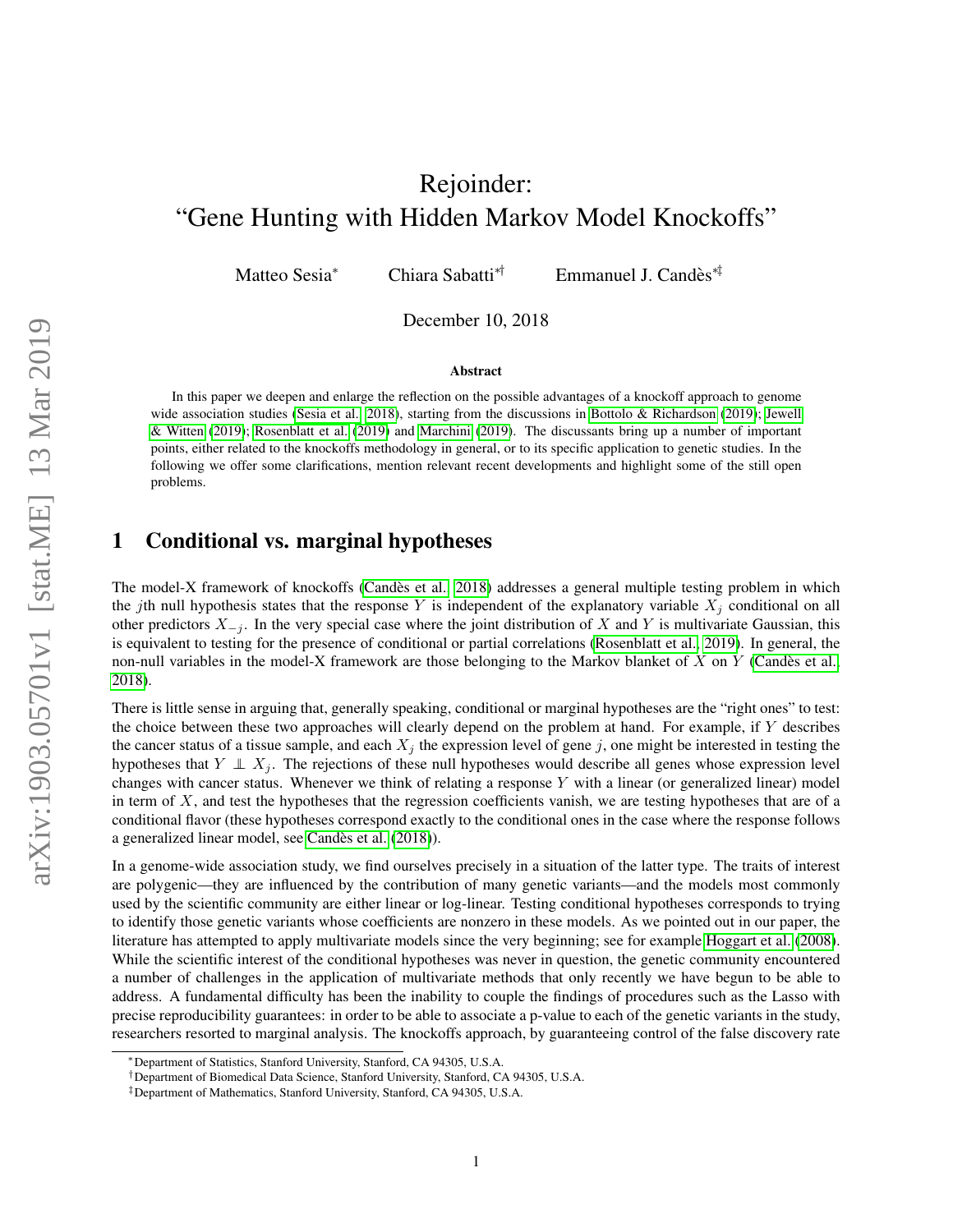over the selected variants, bypasses this difficulty and therefore opens the possibility of analyzing the data with those models that geneticists always thought provided a more accurate description of reality.

Rather than repeating ourselves, we would like to take the occasion to augment the discussion of this topic with some additional references. Firstly, let us point out that, as underscored by [Marchini](#page-8-3) [\(2019\)](#page-8-3), the standard methods of analysis of genome-wide association data already depart from an entirely marginal framework. By relying on linear mixed models [\(Zhang et al., 2010;](#page-8-4) [Kang et al., 2010\)](#page-8-5) with a covariance matrix estimated from the entire genotype data, geneticists effectively try to estimate the contribution of a specific variant  $X_j$  in addition to that of the rest of the genome  $X_{-j}$ . While this approach has proven a step forward, it still suffers from some important limitations: for example, it relies on fairly restrictive distributional assumptions, and requires the researcher to postulate a different model relating the phenotype  $Y$  to the genotype  $X$  for every variable that is analyzed. Possibly one of its most important limits is that it is unable to resolve the contribution of multiple variants in linkage disequilibrium—a topic that we shall discuss in greater depth later.

Secondly, we would like to refer the reader to two recent contributions [\(Buzdugan et al., 2016;](#page-7-3) [Klasen et al., 2016\)](#page-8-6) to the literature of genome-wide association studies going in a direction similar to ours; that is to say, enabling a multivariate analysis with some reproducibility guarantees. While these authors attempt to control the family-wise error rate, [Buzdugan et al.](#page-7-3) [\(2016\)](#page-7-3) in particular has interesting remarks on the conditional versus marginal hypotheses: they observe how, under appropriate assumptions, if "the coefficient [for the single nucleotide polymorphism (SNP)  $j$ ] in the multivariate linear regression is different from zero,  $[...]$  there exists a non-zero direct causal effect from SNP  $j$ to the phenotype Y. This statement is not true with marginal associations (i.e. if SNP  $j$  is only marginally associated with Y) since adjusting for all other SNPs (different from SNP  $j$ ) is crucial for causal statements." Since the ultimate scientific goal is to identify causal variants [\(Edwards et al., 2013;](#page-7-4) [Visscher et al., 2017\)](#page-8-7), this is a strong argument in favor of conditional hypotheses.

Finally, we want to underscore another sense in which marginal hypotheses are becoming less interesting in genomewide association studies. As sample sizes n increase, it has become apparent that polygenic traits are indeed influenced by a very large number of genetic variants [\(Boyle et al., 2017\)](#page-7-5). Coupling this with the presence of linkage disequilibrium and the fact that large  $n$  allows one to detect even small departures from independence, one realizes that, soon enough, we will be in the position to reject the marginal null  $Y \perp X_j$  for every  $X_j$  in the genome, an utterly uninteresting result.

#### 2 False discovery rate vs. family-wise error rate

Even though the family-wise error rate is still the most commonly used measure of type-I errors in genome-wide association studies [\(Rosenblatt et al., 2019\)](#page-8-2), we feel quite strongly that the false discovery rate is arguably more appropriate. As modern studies of complex traits often lead to the discovery of several hundreds of loci [\(Visscher et al.,](#page-8-7) [2017;](#page-8-7) [Boyle et al., 2017\)](#page-7-5), it seems excessive to worry about the probability of reporting a single false finding, especially when large leaps of faith are involved in the traditional postulation of the null hypotheses and in the assumptions of the linear models. The statistical genetics community has already widely accepted the concept of false discovery rate for the analysis of gene expression and other genomic measurements [\(Battle et al., 2017\)](#page-7-6). It is more plausible that its adoption in genome-wide association studies has been hindered by the methodological difficulties arising from the correlations among the variants, rather than any fundamental objections to its principle. Therefore, as new statistical methods are developed, we expect that the use of the false discovery rate in genome-wide association studies will keep on expanding.

### 3 The resolution of conditional testing

In a genome-wide association study, each explanatory variable  $X_j$  can naturally be chosen to represent a single nucleotide polymorphism, so that feature selection will be performed at the highest possible resolution allowed by the genotyped data. However, unless the signals are sufficiently strong, conditional testing may be a hopeless task and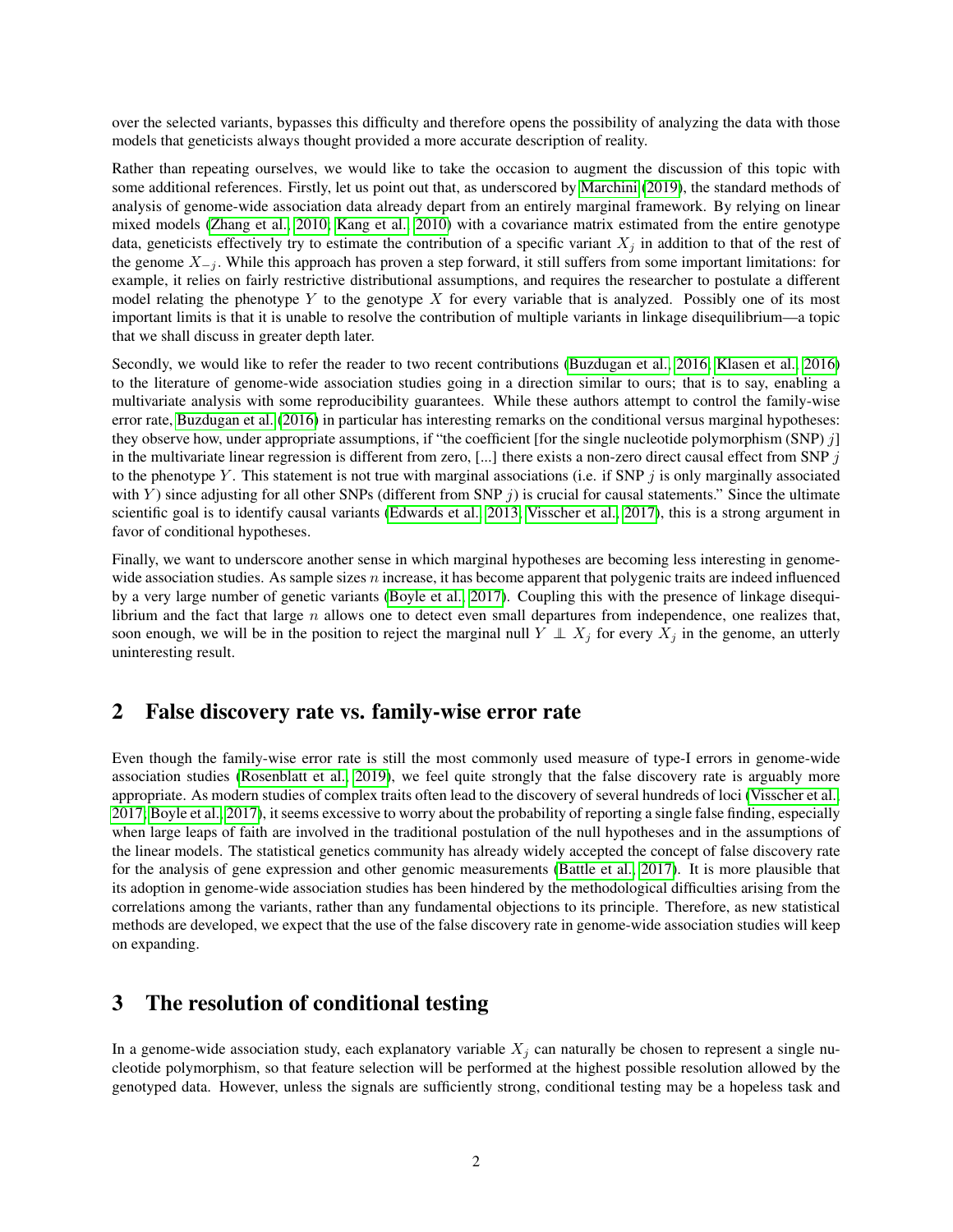different hypotheses should be analyzed instead. For example, if  $X_1$  and  $X_2$  are nearly identical within the collected sample, it may be wiser to ask whether  $Y \perp \!\!\! \perp (X_1, X_2) \mid X_{-\{1,2\}}$  rather than  $Y \perp \!\!\! \perp X_1 \mid X_2, X_{-\{1,2\}}$  and  $Y \perp \!\!\! \perp X_2 \mid X_1, X_{-\{1,2\}}$ . Consequently, if knockoffs are applied to the individual hypotheses,  $\tilde{X}_1$  and  $\tilde{X}_2$  will certainly almost be equal to  $X_1$  and  $X_2$ , and thus powerless [\(Rosenblatt et al., 2019\)](#page-8-2). It is important to underline that this is not a limitation of our method. Instead, it is an inevitable reflection of the fundamental undecidability of the question that was asked, as conditional testing may only be performed at the resolution allowed by the data.

The solution adopted in our paper is that suggested in Candès et al. [\(2018\)](#page-7-1): the variants are grouped based on their empirical correlations and knockoffs are only constructed for a set of promising prototypes identified through a suitable data carving scheme. Even though the choice of a resolution may be somewhat arbitrary in our paper, our methods can be easily applied with different values of the clumping correlation threshold. It is left to future research to determine whether an optimal choice exists, and how to combine the results obtained at different resolutions. As correctly pointed out in [Jewell & Witten](#page-8-1) [\(2019\)](#page-8-1), our approach formally amounts to asking whether  $Y \perp X_j^* \mid X_{-j}^*$ , where  $X_j^*$  indicates the prototype for the  $j$ th group.

Alternatively, one could directly test group-wise hypotheses of the type  $Y \perp (X_1, X_2) \mid X_{-\{1,2\}}$  by extending the notion of group knockoffs [\(Dai & Barber, 2016;](#page-7-7) [Katsevich & Sabatti, 2017\)](#page-8-8) to our methods. This approach arguably offers a more elegant interpretation as it completely avoids the pruning of any markers [\(Marchini, 2019\)](#page-8-3), at some additional computational cost. For this purpose, we have already developed new efficient algorithms that will soon be presented as part of our follow-up work.

To put this in the context of the genetics literature, we note how the standard analysis of genome-wide association studies allows only the identification of loci that are (marginally) associated with the trait of interest, without discriminating between the many variants that are present at these loci. To increase the resolution of the findings, one resorts to what are known as "fine-mapping" methods [\(Hormozdiari et al., 2014;](#page-8-9) [Spain & Barrett, 2015\)](#page-8-10). These invariably rely on a multivariate model, and are also faced with the impossibility of resolving the signal beyond the level of information present in the data. For example, [Hormozdiari et al.](#page-8-9) [\(2014\)](#page-8-9) output a "causal set" of variants that is guaranteed to contain the truly causal ones, but will also include others, practically indistinguishable from these. An interesting feature of the knockoff-based approach to genome-wide association studies is that, effectively, it performs simultaneously locus identification and fine mapping.

# 4 Confounders

The confounding effect of an inhomogeneous population is a major source of concern in the *marginal* analysis of genome-wide association studies [\(Pritchard et al., 2000\)](#page-8-11) and it is not surprising that the discussants bring this up [\(Mar](#page-8-3)[chini, 2019;](#page-8-3) [Bottolo & Richardson, 2019\)](#page-7-0). Because we do not expect the wide readership to be familiar with this issue, it is best to explain it in a few lines through a stylized example. Imagine that the statistician has available genotypes of individuals blindly sampled from the European and African populations, which have substantially different diets. Suppose further that our statistician is interested in the genetic determinants of blood lipid levels, which are also influenced by dietary intakes, and hence have a different mean level in the European and African population. Then all the variants  $X_j$  which differ in frequency across the two populations (and there are many) will show a strong association with the response  $Y$  and may get picked up. However, they may have no direct genetic link to blood lipids. Rather, a strong signal may be observed simply because the value of a marker is correlated to the population an individual belongs to, and different populations have different diets, and that diets influence blood lipid levels.

As recognized before [\(Klasen et al., 2016\)](#page-8-6), conditional testing already implicitly accounts for any population structure. To quote from [Klasen et al.](#page-8-6) [\(2016\)](#page-8-6), "testing of markers with a high-dimensional variable selection procedure, which can account for the correlations between the markers, does not require any population structure correction at all." This is simply because we are asking whether a particular variant  $X_i$  provides information about the phenotype *in addition to anything that can already be inferred* from the value  $X_{-j}$  of all the other hundreds of thousands of variables. Conditioning on  $X_{-j}$  implies conditioning on the different ancestries of the individuals. To return to our example, if we get to see hundreds of thousands of genetic variants about an individual, then we already know which population this individual belongs to. In our analysis of the Northern Finland 1966 Birth Cohort study, the first 5 principal components of the genotype matrix are therefore included mainly to increase power.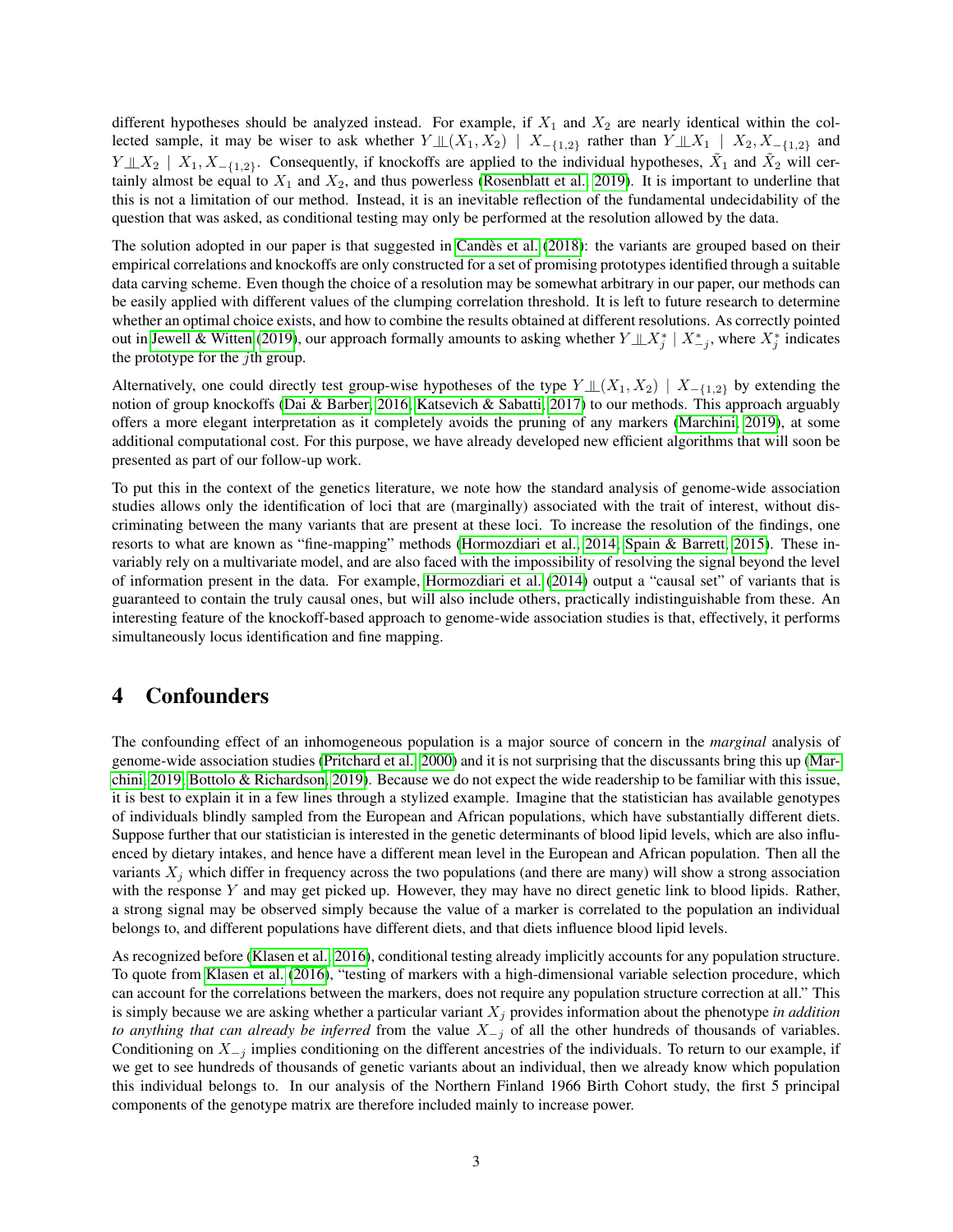The real issue here concerns the validity of the sampling mechanism. As observed in [Bottolo & Richardson](#page-7-0) [\(2019\)](#page-7-0), the hidden Markov model of [Scheet & Stephens](#page-8-12) [\(2006\)](#page-8-12) is better suited to describe populations that are homogeneous and unrelated, or that contain known patterns. If the structure of the sub-populations is unknown, more complex models [\(Falush et al., 2003;](#page-7-8) [Delaneau et al., 2012;](#page-7-9) [O'Connell et al., 2014,](#page-8-13) [2016\)](#page-8-14) should be used to generate knockoffs. Since the modeling of inhomogeneous populations typically relies on more refined hidden Markov models, we can say in response to [Bottolo & Richardson](#page-7-0) [\(2019\)](#page-7-0) that the extension of our work is, at least conceptually, rather straightforward. This merely involves novel computational challenges that will be addressed in future work. Meanwhile, our current approach can be further justified by observing that knockoffs tend to be quite robust to some degree of model misspecification [\(Candes et al., 2018;](#page-7-1) [Barber et al., 2018;](#page-7-10) [Romano et al., 2018\)](#page-8-15). `

#### 5 Case-control studies

[Marchini](#page-8-3) [\(2019\)](#page-8-3) asks about the impact of the artificial inflation in the frequency of the haplotypes surrounding the causal variants in case-control studies, and we pause to discuss this carefully. There are two populations we may want to think about: a *prospective population*  $G_{XY}$  of individuals obeying certain characteristics; for instance, all adult males living in the UK; and a *retrospective population*  $F_{XY}$  in which, to quote from Marchini, cases are usually more prevalent. In the retrospective population, the proportion of cases versus controls takes on an arbitrary value, which is typically higher than that in the prospective population. Formally, the relationship between the prospective and retrospective populations is as follows:

$$
G_{X|Y} = F_{X|Y}, \quad G_Y \neq F_Y.
$$

The equality follows directly from the assumption that cases and controls in the study are randomly sampled from the prospective population of diseased and healthy individuals. The inequality is due to the fact that the proportions of cases typically differ. Consequently, the marginals are different as well, i.e.,  $G_X \neq F_X$ .

In our work, we get independent samples from the retrospective population  $F_{XY}$ . Thus, as long as the hidden Markov model provides a good approximation for the marginal  $F_X$ , the method applies and the inference is valid. Since we estimate  $F_X$  by relying on the genotypes of the cases and controls contained in our sample, we control the false discovery rate for testing  $Y \perp X_j | X_{-j}$  whenever  $(X, Y) \sim F$ . Although we do not prove this here, the definition of a null does not change whether  $(X, Y) \sim G$  or  $(X, Y) \sim F$  (we can loosely say that the definition of conditional independence does not depend on the distribution of the covariates). We believe this answers Marchini's comment on type-1 error control.

There is a broader issue of interest as well. To be sure, we often claim that one attractive feature of the knockoffs approach is that we may want to use lots of unlabeled data to 'learn' the distribution of the covariates  $X$ . If this were the case, we would learn  $G_X$ , not  $F_X!$  We would then construct features that are exchangeable when  $X \sim G_X$ , perhaps not when  $X \sim F_X$ . What is the implication of this? A cool result is that despite this apparent mismatch, knockoffs constructed in this way provide valid inference as well when  $X \sim F_X!$  This fact will be rigorously established in a future publication. Our intent here is merely to explain that our approach allows considerable flexibility in the way we construct knockoff variables in case-control studies.

[Marchini](#page-8-3) [\(2019\)](#page-8-3) also asks about power. In light of our discussion, we may ask whether we should build knockoffs based upon  $G_X$  or upon  $F_X$  as to maximize power. This is an interesting but delicate question, which requires more analysis than we can possibly offer here.

# 6 What makes good negative control variables?

The idea to use pseudo-variables to guide the selection of important features is not new and goes back at least to [Miller](#page-8-16) [\(1984\)](#page-8-16), as remarked in Barber & Candès [\(2015\)](#page-7-11). Having said this, there is a profound distinction between a vague program and an operational procedure that achieves clearly stated goals. This is best explained by focusing our remarks on the work of [Wu et al.](#page-8-17) [\(2007\)](#page-8-17), which is brought up by [Rosenblatt et al.](#page-8-2) [\(2019\)](#page-8-2), and on permutation techniques discussed in [Bottolo & Richardson](#page-7-0) [\(2019\)](#page-7-0).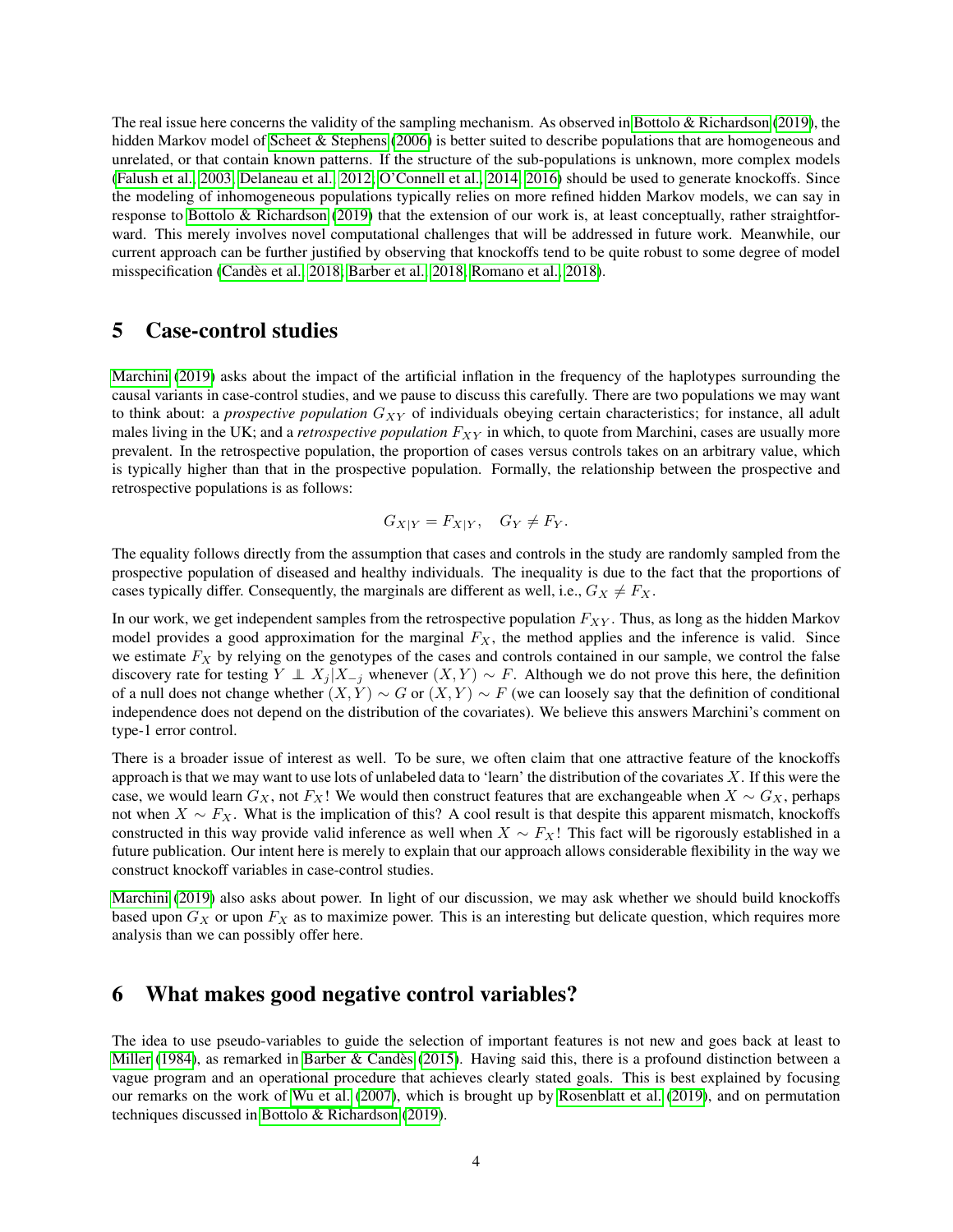[Wu et al.](#page-8-17) [\(2007\)](#page-8-17) state that ideal pseudo or phony variables should obey two properties recalled in [Rosenblatt et al.](#page-8-2) [\(2019\)](#page-8-2): "(A1) real unimportant variables and phony unimportant variables have the same probability of being selected on average", and "(A2) real important variables have the same probability of being selected whether or not phony variables are present". This is a wishful list that their paper does not show how to implement. In contrast, the knockoffs framework gives us (1) some precise rules for constructing synthetic features which can be safely used as negative controls and (2) a concrete selection procedure—a filter—which sifts through variable and knockoff scores computed via any method the statistician suspects to be powerful while rigorously controlling the false discovery rate (Barber & Candès, 2015); this filter is unlike anything we have seen in the literature. We expand on these two novelties below.

Knockoff variables are entirely different from existing pseudo-variables, including variables obtained by permutations, and we make this clear through the simplest possible example. Imagine we have *n* i.i.d. samples  $(X_1^{(i)}, X_2^{(i)}, Y^{(i)})$ ,  $i = 1, \ldots, n$ , drawn from a population in which

$$
(X_1, X_2) \sim \mathcal{N}(0, \Sigma)
$$
 and  $Y|X_1, X_2 \sim \mathcal{N}(X_1, 1)$ ,

so that the first variable belongs to the linear model while the second does not. We assume that  $X_1$  and  $X_2$  have unit variance and that  $\text{corr}(X_1, X_2) = 1/2$ . By definition, knockoff variables obey  $(\tilde{X}_1, \tilde{X}_2) \stackrel{d}{=} (X_1, \tilde{X}_2) \stackrel{d}{=} (X_1, X_2)$ , so that a knockoff feature correlates with a true feature in exactly the same way as a pair of true features;  $corr(X_1, \tilde{X}_2)$ 1/2. How do the four pseudo-variable proposals of [Wu et al.](#page-8-17) [\(2007\)](#page-8-17) compare? In the first case, the pseudo variables  $X_1^*$  and  $X_2^*$  are independent standard normal and independent of anything else (the proposal would be the same if the covariates are not Gaussian as long as each marginal has mean zero and variance one). Clearly,  $(X_1^*, X_2^*)$  is not at all distributed as  $(X_1, X_2)$  and, moreover,  $corr(X_1, X_2^*) = 0$ .

In the second proposal, the pseudo-variables  $(X_1^*, X_2^*)$  are obtained by applying a random permutation, see also [Bottolo & Richardson](#page-7-0) [\(2019\)](#page-7-0): concretely, the pseudo-variables for the *i*th observation are  $\{(X_1^{(\pi(i))}, X_2^{(\pi(i))})\}$ , where  $\pi$  is a random permutation from  $\{1,\ldots,n\}$ . By construction, we now have  $(X_1^*,X_2^*)\stackrel{\rm d}{=} (X_1,X_2)$ . However, a simple calculation shows that whereas

$$
corr(X_1, \tilde{X}_2) = \frac{1}{2}, corr(X_1, X_2^*) = \frac{1}{2n}.
$$

In the limit of large samples, the correlation between  $X_1$  and  $X_2^*$  vanishes. So it is, once again, completely different. The remaining proposals in [Wu et al.](#page-8-17) [\(2007\)](#page-8-17) are refinements of the first two and operate by projecting the pseudo variables above onto the orthogonal complement of the space spanned by the original covariates.

Consider now what happens when we compute statistics for testing whether variables are in the model or not. Here, the sample correlation between  $X_2$  and Y has mean  $1/2$  whereas that between  $X_2^*$  and Y vanishes (it is equal to 0.5/n). Hence, the permutation  $X_2^*$  cannot serve in any way as a negative control. To serve as a negative control, a phony variable needs to have the same explanatory power than the null variable being tested; colloquially, we might say that it needs to have the same  $R^2$ . A phony variable generated by a random permutation, however, is essentially independent of the response and has, therefore, no explanatory power whatsoever. These facts also apply to the forward selection method of [Wu et al.](#page-8-17) [\(2007\)](#page-8-17) as it is easy to imagine examples in which true nulls have a much higher chance of being selected than permuted features. In summary, permutation methods may be useful to test the existence of any relationship between a response and a family of covariates but they generally cannot be used to provide any finergrained information [\(J. DiCiccio & Romano, 2016\)](#page-8-18). It is, therefore, impossible to understand how the insights of [Wu](#page-8-17) [et al.](#page-8-17) [\(2007\)](#page-8-17) "will later be formalized by knockoffs" as suggested by [Rosenblatt et al.](#page-8-2) [\(2019\)](#page-8-2).

A slightly more sophisticated example of the same principle is shown in the numerical experiment of Figure [1.](#page-9-0) Here, the performance of knockoffs is compared with that of permuted variables and independent Gaussian pseudo features, and the results provide a striking visual representation of why such phony variables cannot be used for calibration.

We turn to the second novelty. We live in an age where researchers have powerful and extremely complex data fitting strategies right at their fingertips; think of deep learning methods, sophisticated Bayesian computations, or a combination thereof. Knockoffs are designed to work with *any* feature-importance measures the statistician would like to use—not just the time of entry in a forward selection algorithm.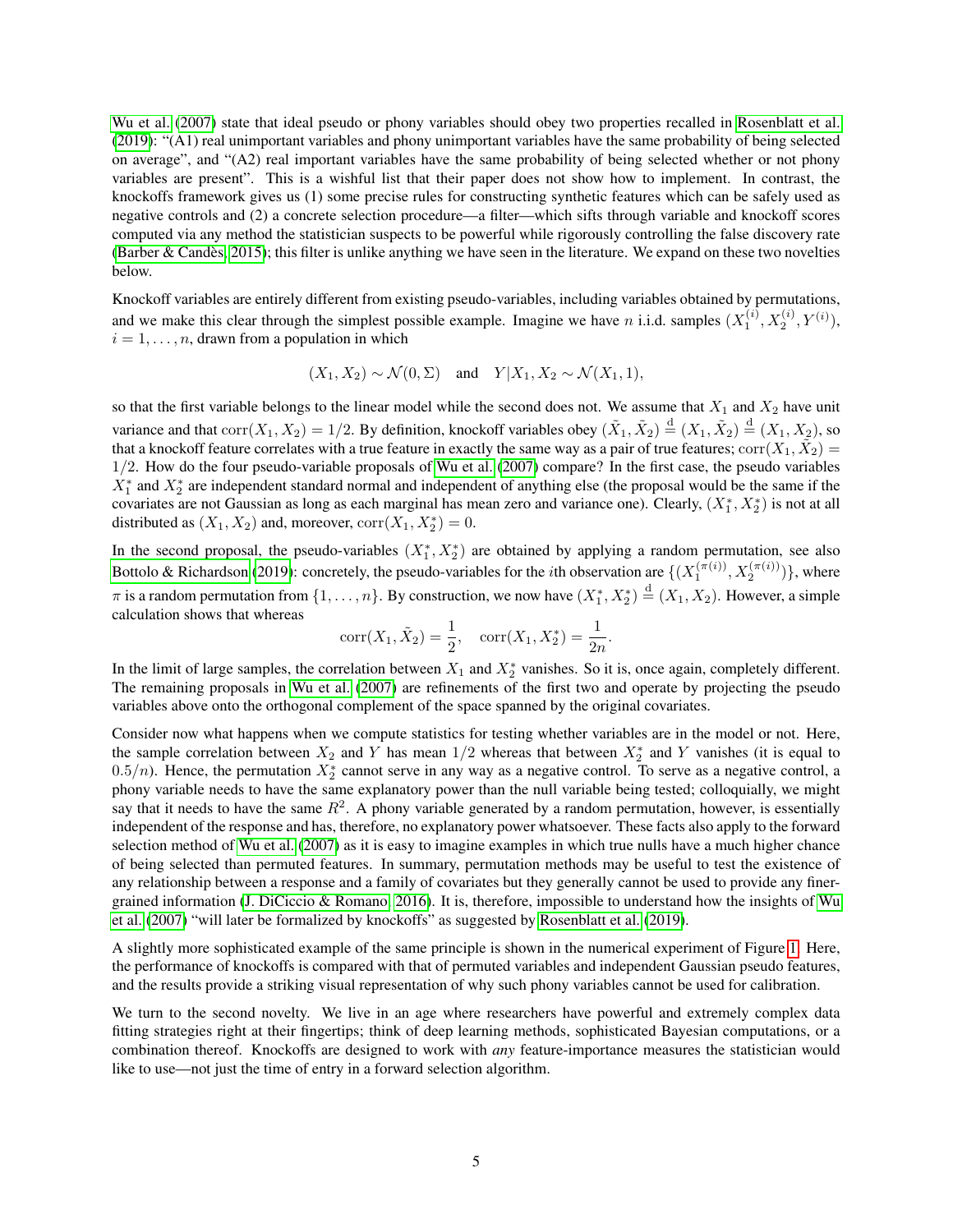#### 7 Modeling the distribution of the explanatory variables

Generating valid knockoffs requires in principle perfect knowledge of the distribution  $F_X$  of the explanatory variables. Fortunately, this goal is not unrealistic and a good degree of approximation can be achieved in practice for genomewide association studies by leveraging the large amounts of available data and the prior knowledge encoded in the hidden Markov models of genetic variation [\(Li & Stephens, 2003\)](#page-8-19). It is however natural to wonder about the behaviour of knockoffs under model misspecification in practice. The numerical results in Figure 2 of [Jewell & Witten](#page-8-1) [\(2019\)](#page-8-1) are consistent with our experience that knockoffs are typically quite robust. In fact, requiring that the joint distribution of X and X be exchangeable in the sense of Candès et al. [\(2018\)](#page-7-1) is much stronger than asking for false discovery rate control at a nominal level for a specific choice of importance statistics. However, concrete examples can be found where an incorrect sampling mechanism leads to an inflation of the type-I errors [\(Romano et al., 2018\)](#page-8-15).

For hidden Markov models, the approximate knockoffs of Candès et al. [\(2018\)](#page-7-1) based on the Gaussian assumption are not rigorously guaranteed to control the false discovery rate and they are often less powerful than our exact construction. In order to show this point with an example, we have replicated the experiment of Figure 1 in [Jewell & Witten](#page-8-1) [\(2019\)](#page-8-1), with a small technical modification, as shown in Figures [2](#page-10-0) and [3.](#page-10-1) Since the empirical covariance matrix of  $X$  is almost singular in this simulation, Gaussian knockoffs based on the second-order approximation in Candès et al. [\(2018\)](#page-7-1) have no power. The reason why our results in Figure [2](#page-10-0) are different is that the empirical covariance matrix was shrunk in [Jewell & Witten](#page-8-1) [\(2019\)](#page-8-1), in the attempt to generate non-trivial Gaussian knockoffs. On the other hand, our algorithm provided with knowledge of the hidden Markov model structure can generate powerful knockoffs without violating exchangeability.

### 8 Sampling knockoffs

The conditional distribution of knockoffs  $\tilde{X}$  given the observed X is not uniquely defined for any fixed data distribution  $F_X$  [\(Rosenblatt et al., 2019\)](#page-8-2). For example,  $\tilde{X} = X$  satisfies the required exchangeability properties, despite having no practical use. A continuous family of conditional knockoff distributions is known for Gaussian variables, in which case one is typically chosen by solving a semi-definite program to minimize the pairwise correlations between  $X_j$  and  $\tilde{X}_j$ , in order to maximize power (Candès et al., 2018). Even though a similar optimization problem does not arise as naturally in the context of hidden Markov models, different constructions are available. For instance, the suggestion of [Rosenblatt et al.](#page-8-2) [\(2019\)](#page-8-2) to set  $\tilde{Z} = Z$  in Algorithm 2 of [Sesia et al.](#page-8-0) [\(2018\)](#page-8-0) would also generate exact knockoffs, albeit more correlated with X.

The recent work of [Romano et al.](#page-8-15) [\(2018\)](#page-8-15) proposes an alternative machine that can produce approximate knockoffs in great generality, without making modeling assumptions on  $F_X$  [\(Bottolo & Richardson, 2019;](#page-7-0) [Rosenblatt et al.,](#page-8-2) [2019\)](#page-8-2). The approach of [Romano et al.](#page-8-15) [\(2018\)](#page-8-15) is based on deep generative models and it can be powerful because it is driven by the effort to make X as uncorrelated with X as possible in the spirit of Barber & Candès [\(2015\)](#page-7-11). However, deep knockoffs are more computationally expensive and are not exactly exchangeable when applied to hidden Markov models. Whether ideas from our paper can be combined with those in [Romano et al.](#page-8-15) [\(2018\)](#page-8-15) to obtain an improved knockoff sampler is an open question. In any event, deep knockoffs may offer a practical solution for the analysis of other types of data for which a reliable model of  $F_X$  is either unavailable or intractable.

# 9 Computational efficiency

We believe that a multivariate analysis with knockoffs is in principle feasible even for very large datasets [\(Rosenblatt](#page-8-2) [et al., 2019\)](#page-8-2), although some computational aspects of our pipeline can be improved. The computational cost of the algorithms for sampling knockoff copies of hidden Markov models described in this paper is  $\mathcal{O}(npK^2)$ , where K is the number of latent states. Even though this is not exorbitant compared to that of estimating  $F_X$  and evaluating multivariate measures of feature importance, it can become important when K is large [\(Marchini, 2019;](#page-8-3) Bottolo  $\&$ [Richardson, 2019;](#page-7-0) [Rosenblatt et al., 2019\)](#page-8-2). Moreover, all three of the major aforementioned steps in our variable selection procedure can be expensive when many samples must be considered. A solution mitigating this limitation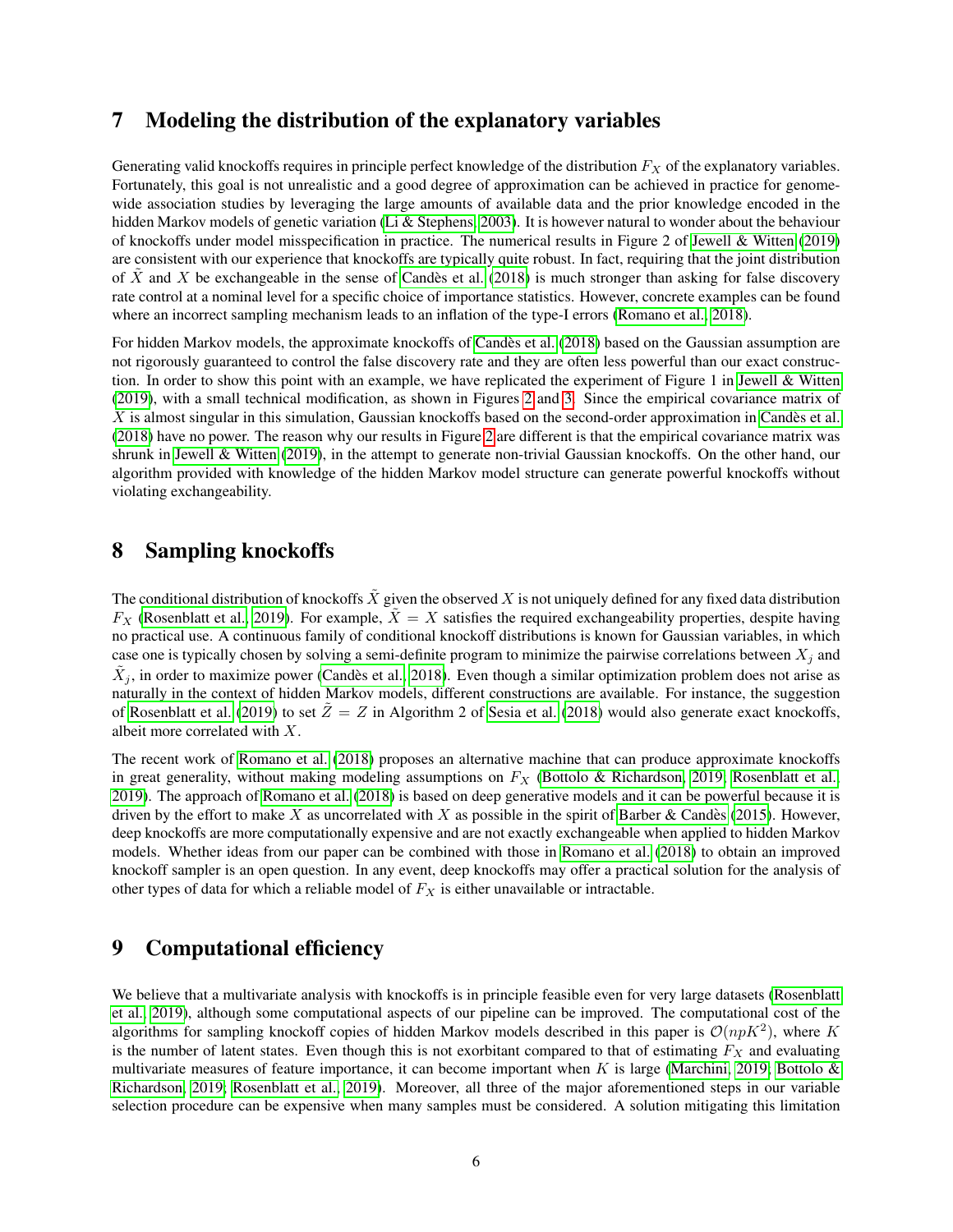will be presented soon, as we have developed a significantly faster implementation of our methods and we are applying it to the genetic analysis of the UK Biobank data [\(Bycroft et al., 2018\)](#page-7-12). We will be excited to share the genotype knockoffs for this resource, as soon as we have been able to generate them with all the properties we have discussed here [\(Marchini, 2019\)](#page-8-3). In any case, knockoffs are already more computationally efficient in this paper than the existing alternatives for high-dimensional conditional testing, such as the randomization test [\(Rosenblatt et al., 2019\)](#page-8-2), discussed in Candès et al. [\(2018\)](#page-7-1).

### 10 Aggregating dependent discoveries

We have observed in several numerical experiments that the results obtained from different realizations of the knockoffs can often be combined while empirically controlling the false discovery rate; e.g., keeping only those variables that are selected at least 50% of the times [\(Bogdan, 2017\)](#page-7-13). Whether more stable procedures and rigorous results can be derived is still under investigation, since it is plausible that such simple heuristics may fail in certain cases. We are optimistic that future work will bring further improvements in this direction, even though aggregating the results of different dependent tests is a problem that goes well beyond the scope of knockoffs [\(Jewell & Witten, 2019\)](#page-8-1). Most statistical findings are more or less randomized, as they involve some form of data splitting, resampling, cross-validation or simply the discretion of the practitioner to choose a model, use prior knowledge, or tune hyperparameters.

# 11 The statistical power of knockoffs

Methods based on knockoffs may enjoy substantial power as a result of the flexibility offered in the choice of the importance statistics. In fact, a variety of sparse estimators, cross-validation techniques, Bayesian models and very complex machine learning tools can be summoned at will to evaluate importance measures for the augmented set of original predictors and knockoffs. Of course, the choice of the most appropriate importance statistics for the problem is left to the user, who has to balance power and computational costs, and not dictated by the knockoff procedure. With this regard, we find the suggestion of [Marchini](#page-8-3) [\(2019\)](#page-8-3) particularly useful: it certainly seems promising to leverage the advantages of linear mixed model methodologies for the analysis of genome-wide association studies. For example, one can imagine using a screening procedure that is based on the results of linear mixed models on original and knockoff genotypes to obtain a smaller set of variables to pass on to a lasso estimation. We will certainly invest some effort in identifying which importance statistics are most effective and we would be thrilled to see other scientists contribute to this effort.

The argument made by [Rosenblatt et al.](#page-8-2) [\(2019\)](#page-8-2) in their hypothetical example to illustrate the potential lack of power of knockoffs rests on the assumption that knockoffs must rely on linear regression. Although this assumption is unjustified, knockoffs prove to be very successful even in this adversarial setting that they describe. In order to test this claim, we have implemented the experiment outlined in [Rosenblatt et al.](#page-8-2) [\(2019\)](#page-8-2), using  $p = 500$  variables divided in blocks of size 2 with internal correlations equal to  $\rho = 0.9$ . The number of non-null variables is  $|\mathcal{S}| = 20$  and their signal amplitude is equal to  $\beta_j = 0.25$ . The performance of knockoffs with Lasso statistics is compared to that of the linear regression method suggested by [Rosenblatt et al.](#page-8-2) [\(2019\)](#page-8-2), combined with the Benjamini-Hochberg procedure [\(Benjamini & Hochberg, 1995\)](#page-7-14) at the nominal level  $q = 0.1$ . This choice is intended to make the comparison with knockoffs as fair as possible, although the Benjamini-Hochberg procedure is not theoretically guaranteed to control the false discovery rate in this multivariate regression problem. The results reported in Figure [4](#page-11-0) show that knockoffs are much more powerful than the proposed alternative, even though the experiment was designed to be "clearly unfavorable", quoting from [Rosenblatt et al.](#page-8-2) [\(2019\)](#page-8-2).

The presence of strong correlations among the covariates always makes the variable selection problem harder, but it has no more effect on knockoffs than it would have on any other procedure, as shown in the experiment above. In general, knockoffs methods perform well for essentially two reasons: they can exploit powerful measures of variable importance and they can leverage prior information on the structure of the predictors. We leveraged predictor information in the experiment as  $\tilde{X}$  was generated using knowledge of the covariance of X. As long as this information is available, at least approximately, knockoffs methods can prove powerful while controlling the false discovery rate.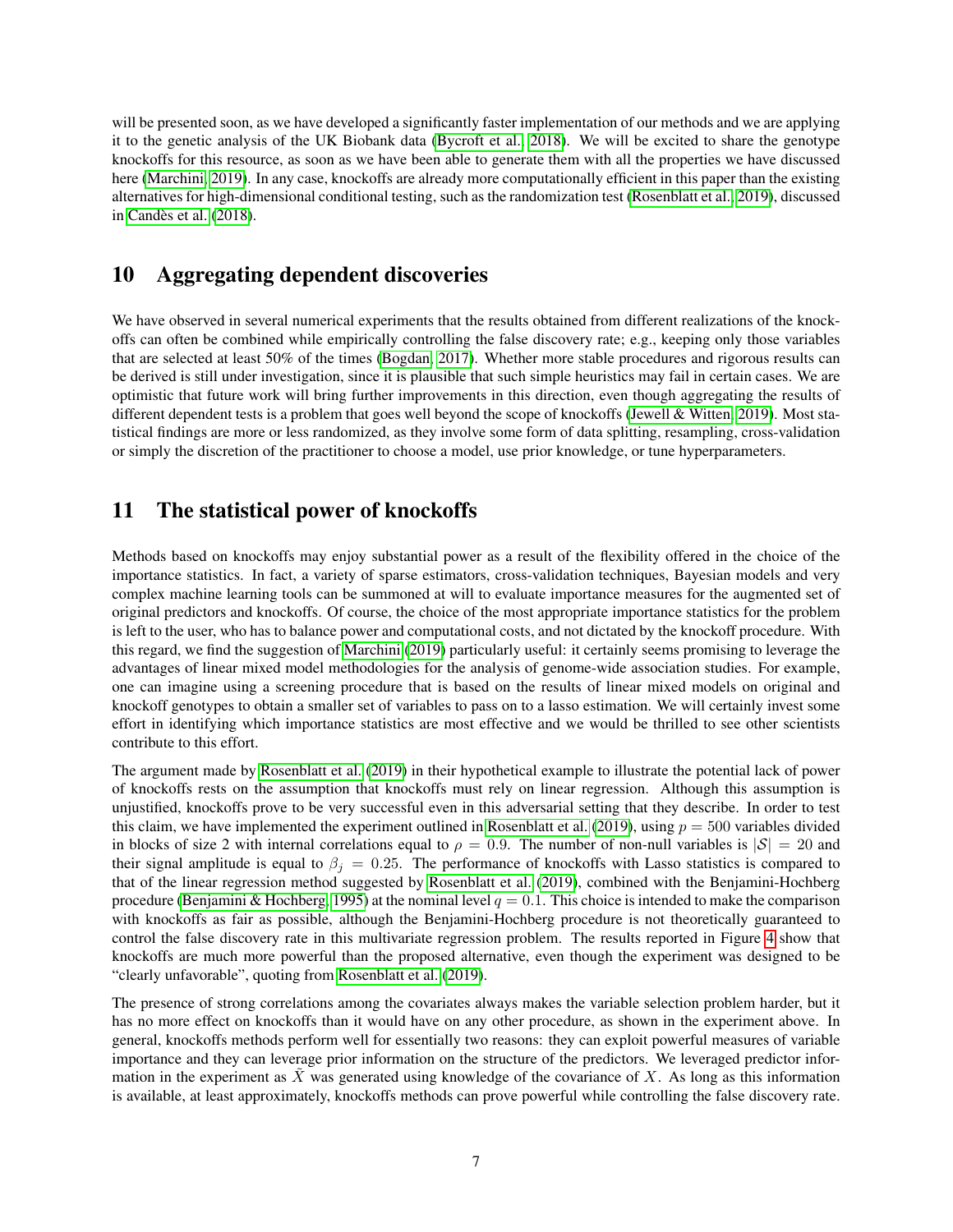This justifies deployment in genome-wide association studies since a great deal of prior information is available about the structure of the explanatory variables.

#### 12 Supplementary material

The code to reproduce the numerical simulations described in this discussion is available online at [https://](https://bitbucket.org/msesia/gene_hunting_discussion/) [bitbucket.org/msesia/gene\\_hunting\\_discussion/](https://bitbucket.org/msesia/gene_hunting_discussion/).

#### References

- <span id="page-7-11"></span>BARBER, R. F. & CANDÈS, E. J. (2015). Controlling the false discovery rate via knockoffs. *Ann. Statist.* 43, 2055– 2085.
- <span id="page-7-10"></span>BARBER, R. F., CANDÈS, E. J. & SAMWORTH, R. J. (2018). Robust inference with knockoffs. *arXiv:1801.03896*.
- <span id="page-7-6"></span>BATTLE, A., BROWN, C. D., ENGELHARDT, B. E., MONTGOMERY, S. B. et al. (2017). Genetic effects on gene expression across human tissues. *Nature* 550, 204–213.
- <span id="page-7-14"></span>BENJAMINI, Y. & HOCHBERG, Y. (1995). Controlling the false discovery rate: a practical and powerful approach to multiple testing. *J. R. Statist. Soc. B* 57, 289–300.
- <span id="page-7-13"></span>BOGDAN, M. (2017). personal communication.
- <span id="page-7-0"></span>BOTTOLO, L. & RICHARDSON, S. (2019). Discussion of "Gene hunting with hidden Markov model knockoffs". *Biometrika* 106, 19–22.
- <span id="page-7-5"></span>BOYLE, E. A., LI, Y. I. & PRITCHARD, J. K. (2017). An expanded view of complex traits: from polygenic to omnigenic. *Cell* 169, 1177–1186.
- <span id="page-7-3"></span>BUZDUGAN, L., KALISCH, M., NAVARRO, A., SCHUNK, D., FEHR, E. & BUHLMANN, P. (2016). Assessing statistical significance in multivariable genome wide association analysis. *Bioinformatics* 32, 1990–2000.
- <span id="page-7-12"></span>BYCROFT, C., FREEMAN, C., PETKOVA, D., BAND, G., ELLIOTT, L. T., SHARP, K., MOTYER, A., VUKCEVIC, D., DELANEAU, O., O'CONNELL, J., CORTES, A., WELSH, S., YOUNG, A., EFFINGHAM, M., MCVEAN, G., LESLIE, S., ALLEN, N., DONNELLY, P. & MARCHINI, J. (2018). The UK Biobank resource with deep phenotyping and genomic data. *Nature* 562, 203–209.
- <span id="page-7-1"></span>CANDES, E. J., FAN, Y., JANSON, L. & Lv, J. (2018). Panning for gold: "model-X" knockoffs for high dimensional controlled variable selection. *J. R. Statistic. Soc. B* 80, 551–577.
- <span id="page-7-7"></span>DAI, R. & BARBER, R. (2016). The knockoff filter for FDR control in group-sparse and multitask regression. In *Proceedings of The 33rd International Conference on Machine Learning*, M. F. Balcan & K. Q. Weinberger, eds., vol. 48 of *Proceedings of Machine Learning Research*. New York, New York, USA.
- <span id="page-7-9"></span>DELANEAU, O., MARCHINI, J. & ZAGURY, J.-F. (2012). A linear complexity phasing method for thousands of genomes. *Nature Meth.* 9, 179.
- <span id="page-7-4"></span>EDWARDS, S. L., BEESLEY, J., FRENCH, J. D. & DUNNING, A. M. (2013). Beyond GWASs: illuminating the dark road from association to function. *Am. J. Hum. Genet.* 93, 779–797.
- <span id="page-7-8"></span>FALUSH, D., STEPHENS, M. & PRITCHARD, J. K. (2003). Inference of population structure using multilocus genotype data: linked loci and correlated allele frequencies. *Genetics* 164, 1567–1587.
- <span id="page-7-2"></span>HOGGART, C. J., WHITTAKER, J. C., DE IORIO, M. & BALDING, D. J. (2008). Simultaneous analysis of all SNPs in genome-wide and re-sequencing association studies. *PLOS Genet.* 4, 1–8.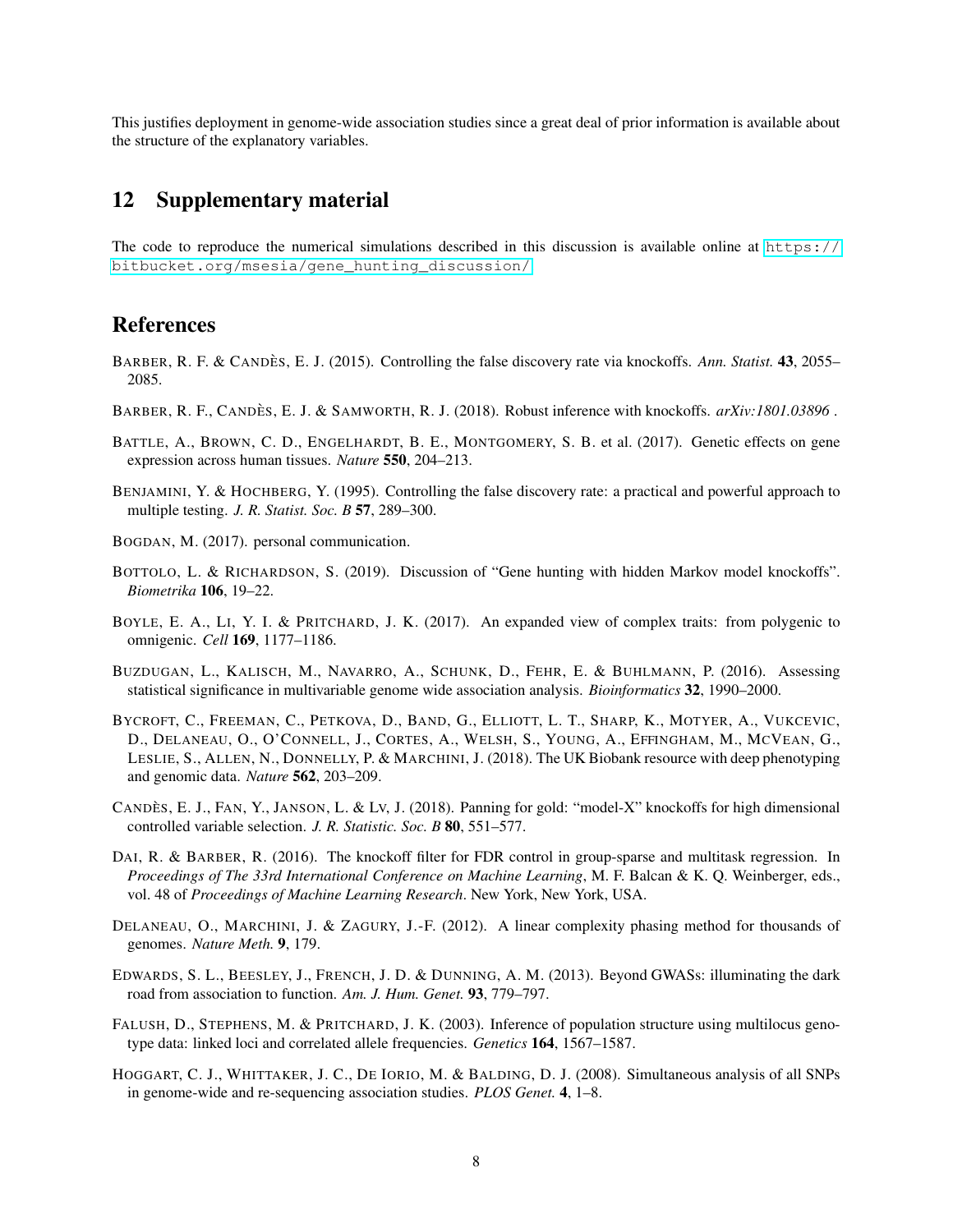- <span id="page-8-9"></span>HORMOZDIARI, F., KOSTEM, E., KANG, E. Y., PASANIUC, B. & ESKIN, E. (2014). Identifying causal variants at loci with multiple signals of association. *Genetics* , genetics–114.
- <span id="page-8-18"></span>J. DICICCIO, C. & ROMANO, J. (2016). Robust permutation tests for correlation and regression coefficients. *J. Am. Statist. Assoc.* 112.
- <span id="page-8-1"></span>JEWELL, S. W. & WITTEN, D. M. (2019). Discussion of "Gene hunting with hidden Markov model knockoffs". *Biometrika* 106, 23–26.
- <span id="page-8-5"></span>KANG, H. M., SUL, J. H., SERVICE, S. K., ZAITLEN, N. A., KONG, S., FREIMER, N. B., SABATTI, C. & ESKIN, E. (2010). Variance component model to account for sample structure in genome-wide association studies. *Nature Genet.* 42, 348–354.
- <span id="page-8-8"></span>KATSEVICH, E. & SABATTI, C. (2017). Multilayer Knockoff Filter: Controlled variable selection at multiple resolutions. *ArXiv:1706.09375, forthcoming in Ann. Appl. Stat.* .
- <span id="page-8-6"></span>KLASEN, J. R., BARBEZ, E., MEIER, L., MEINSHAUSEN, N., BUHLMANN, P., KOORNNEEF, M., BUSCH, W. & SCHNEEBERGER, K. (2016). A multi-marker association method for genome-wide association studies without the need for population structure correction. *Nat. Commun.* 7, 13299.
- <span id="page-8-19"></span>LI, N. & STEPHENS, M. (2003). Modeling linkage disequilibrium and identifying recombination hotspots using single-nucleotide polymorphism data. *Genetics* 165, 2213–2233.
- <span id="page-8-3"></span>MARCHINI, J. L. (2019). Discussion of "Gene hunting with hidden Markov model knockoffs". *Biometrika* 106, 27–28.
- <span id="page-8-16"></span>MILLER, A. J. (1984). Selection of subsets of regression variables. *J. R. Statistic. Soc. A* , 389–425.
- <span id="page-8-13"></span>O'CONNELL, J., GURDASANI, D., DELANEAU, O., PIRASTU, N., ULIVI, S., COCCA, M., TRAGLIA, M., HUANG, J., HUFFMAN, J. E., RUDAN, I. et al. (2014). A general approach for haplotype phasing across the full spectrum of relatedness. *PLOS Genet.* 10, e1004234.
- <span id="page-8-14"></span>O'CONNELL, J., SHARP, K., SHRINE, N., WAIN, L., HALL, I., TOBIN, M., ZAGURY, J.-F., DELANEAU, O. & MARCHINI, J. (2016). Haplotype estimation for biobank-scale data sets. *Nature Genet.* 48, 817.
- <span id="page-8-11"></span>PRITCHARD, J. K., STEPHENS, M. & DONNELLY, P. (2000). Inference of population structure using multilocus genotype data. *Genetics* 155, 945–959.
- <span id="page-8-15"></span>ROMANO, Y., SESIA, M. & CANDÈS, E. J. (2018). Deep Knockoffs. *ArXiv:1811.06687*.
- <span id="page-8-2"></span>ROSENBLATT, J. D., RITOV, Y. & GOEMAN, J. J. (2019). Discussion of "Gene hunting with hidden Markov model knockoffs". *Biometrika* 106, 29–33.
- <span id="page-8-12"></span>SCHEET, P. & STEPHENS, M. (2006). A fast and flexible statistical model for large-scale population genotype data: applications to inferring missing genotypes and haplotypic phase. *Am. J. Hum. Genet.* 78, 629–644.
- <span id="page-8-0"></span>SESIA, M., SABATTI, C. & CANDÈS, E. J. (2018). Gene hunting with hidden Markov model knockoffs. *Biometrika*  $106, 1-18.$
- <span id="page-8-10"></span>SPAIN, S. L. & BARRETT, J. C. (2015). Strategies for fine-mapping complex traits. *Human molecular genetics* 24, R111–R119.
- <span id="page-8-7"></span>VISSCHER, P. M., WRAY, N. R., ZHANG, Q., SKLAR, P., MCCARTHY, M. I., BROWN, M. A. & YANG, J. (2017). 10 years of gwas discovery: biology, function, and translation. *Am. J. Hum. Genet.* 101, 5–22.
- <span id="page-8-17"></span>WU, Y., BOOS, D. D. & STEFANSKI, L. A. (2007). Controlling variable selection by the addition of pseudovariables. *J. Am. Statist. Assoc.* 102, 235–243.
- <span id="page-8-4"></span>ZHANG, Z., ERSOZ, E., LAI, C.-Q., TODHUNTER, R. J., TIWARI, H. K., GORE, M. A., BRADBURY, P. J., YU, J., ARNETT, D. K., ORDOVAS, J. M. et al. (2010). Mixed linear model approach adapted for genome-wide association studies. *Nature Genet.* 42, 355.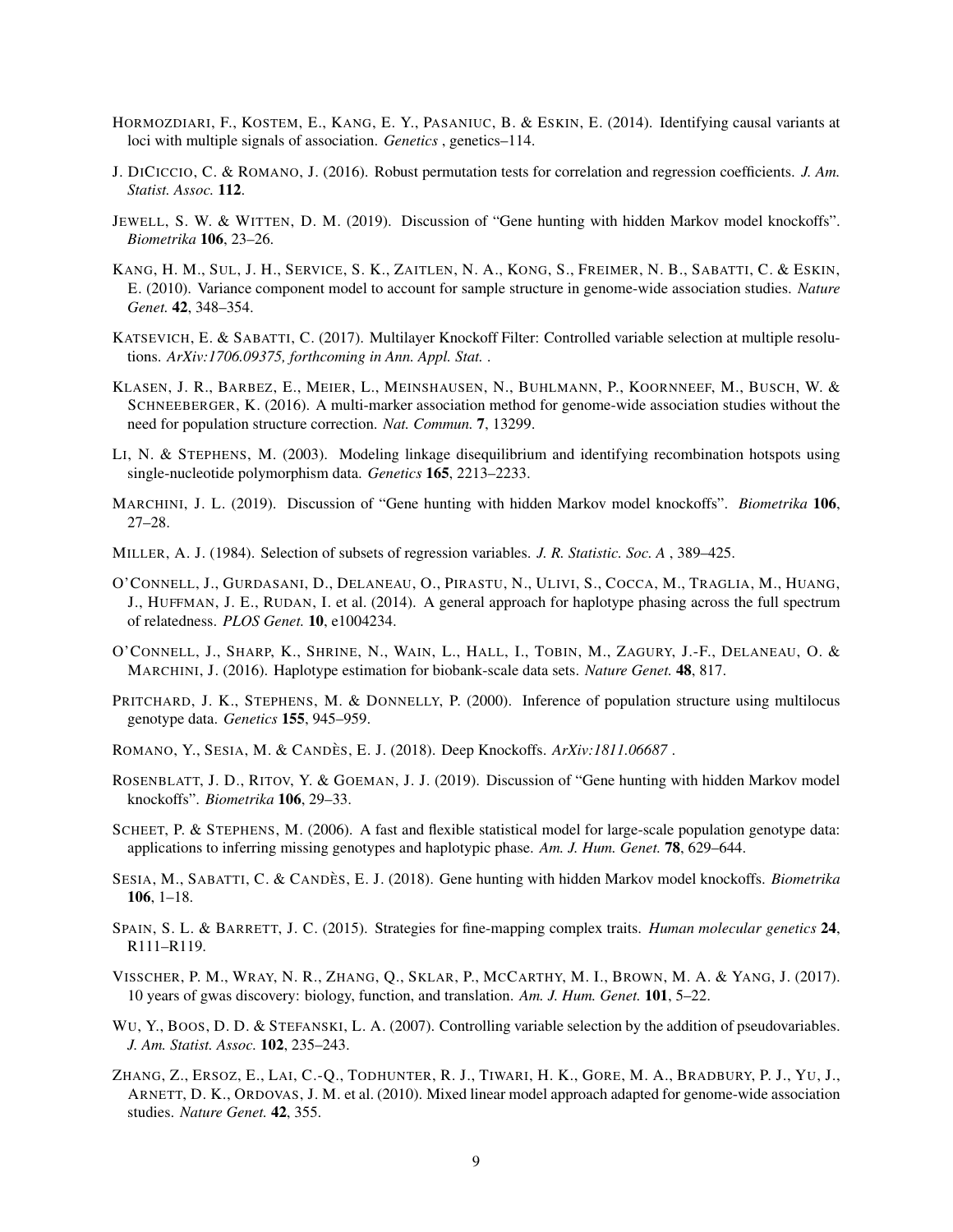<span id="page-9-0"></span>

(a) Knockoffs can be safely used as negative controls because they are as likely to be selected as the unimportant original variables.



(b) Permuted variables cannot be used as negative controls because they are less likely to be selected than the unimportant original variables.



(c) White-noise dummy variables cannot be used as negative controls because they are less likely to be selected than the unimportant original variables.

Figure 1: Measures of feature importance computed with ridge regression on  $n = 1000$  independent realizations of  $p = 1000$  variables sampled from a hidden Markov model and augmented with different types of artificial covariates. The response is simulated from a linear model with 60 nonzero coefficients. The 60 truly important variables, i.e., those whose coefficients in the linear model are nonzero, are not shown.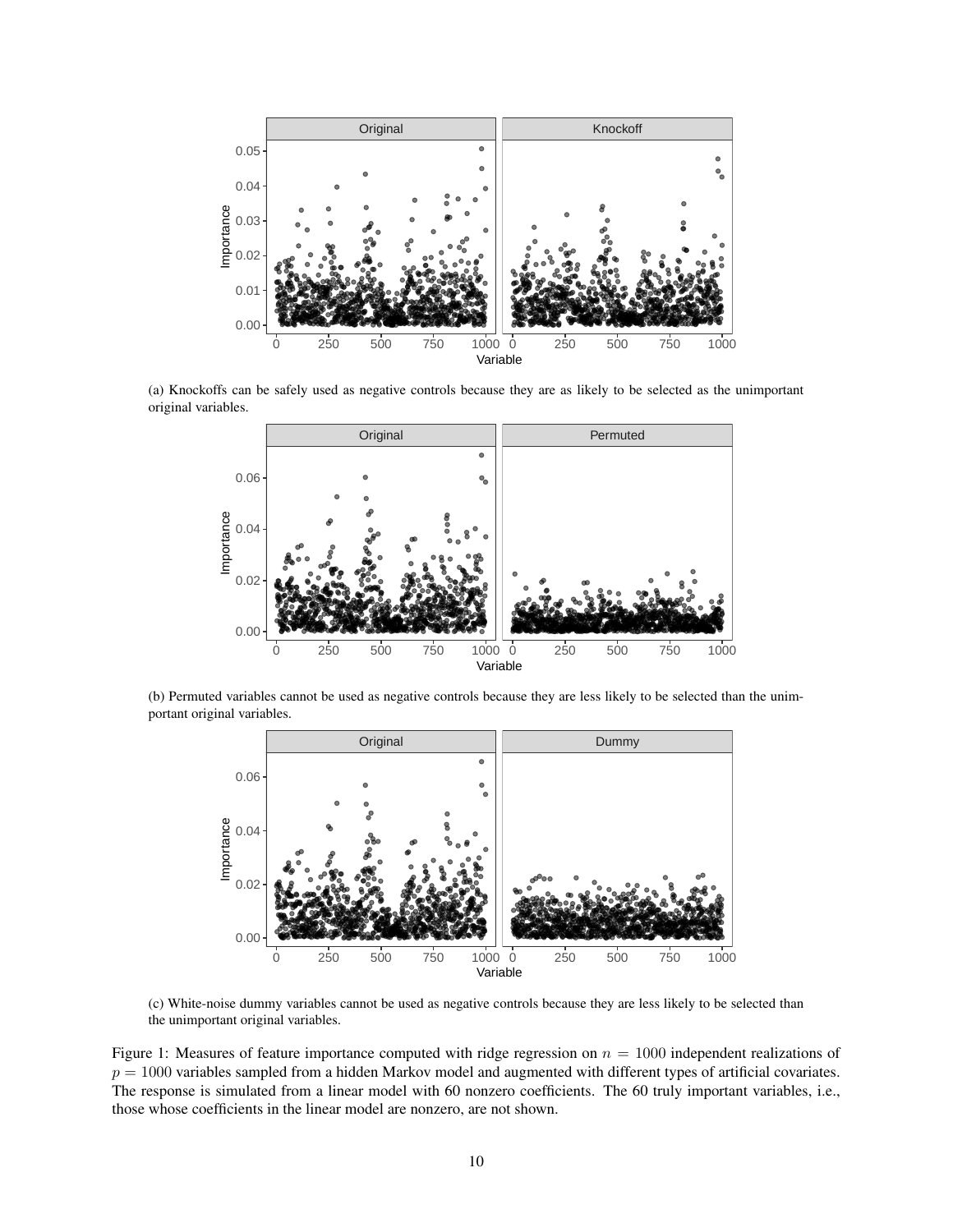<span id="page-10-0"></span>

Figure 2: Simulation with  $p = 1000$  covariates distributed as a Markov chain and exact knockoffs generated using the approach in [Sesia et al.](#page-8-0) [\(2018\)](#page-8-0), as well as approximate Gaussian knockoffs obtained by applying the method of [Candes`](#page-7-1) [et al.](#page-7-1) [\(2018\)](#page-7-1). The experiment is the same as that of Figure 1 in [Jewell & Witten](#page-8-1) [\(2019\)](#page-8-1), although the covariance matrix for the Gaussian knockoffs is estimated differently. The figure shows the pairwise correlations among the covariates,  $Cor(X_j, X_{j-1})$ , versus the pairwise correlations among the knockoffs,  $Cor(\tilde{X}_j, \tilde{X}_{j-1})$ , for  $j \in \{2, ..., p\}$ . Left: exact knockoffs for the Markov chain; right: approximate Gaussian knockoffs. Both knockoff constructions generate synthetic features whose second moments are exchangeable with the original variables.

<span id="page-10-1"></span>

Figure 3: Histogram of the pairwise correlations between variables and knockoffs, Cor $(X_j, \tilde{X}_j)$ , for  $j \in \{1, \ldots, p\}$ , for the same experiment as in Figure [2.](#page-10-0) The approximate Gaussian knockoffs are almost identical to the original variables and will thus have very little power in practice.